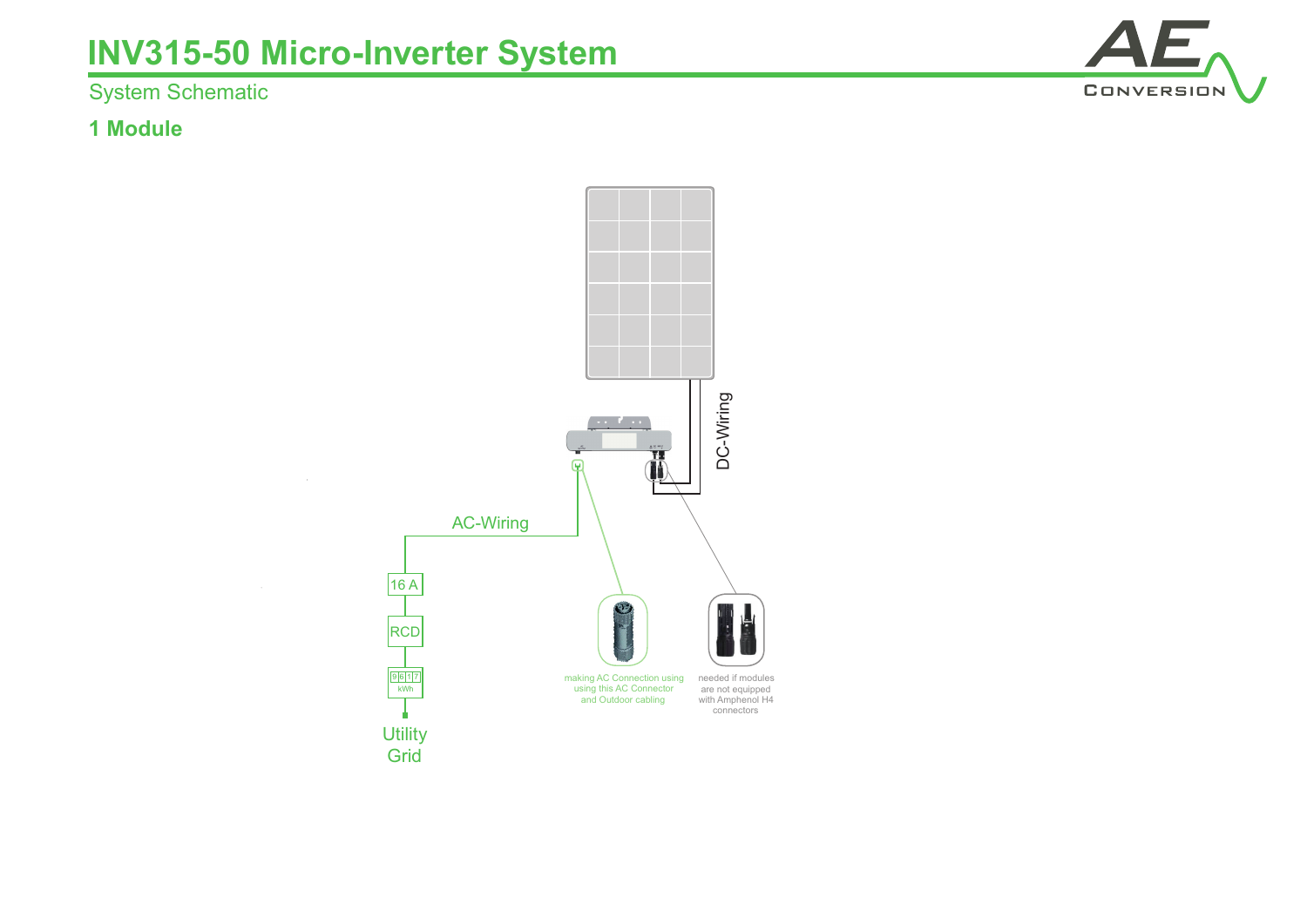## System Schematic

### **2 Modules**



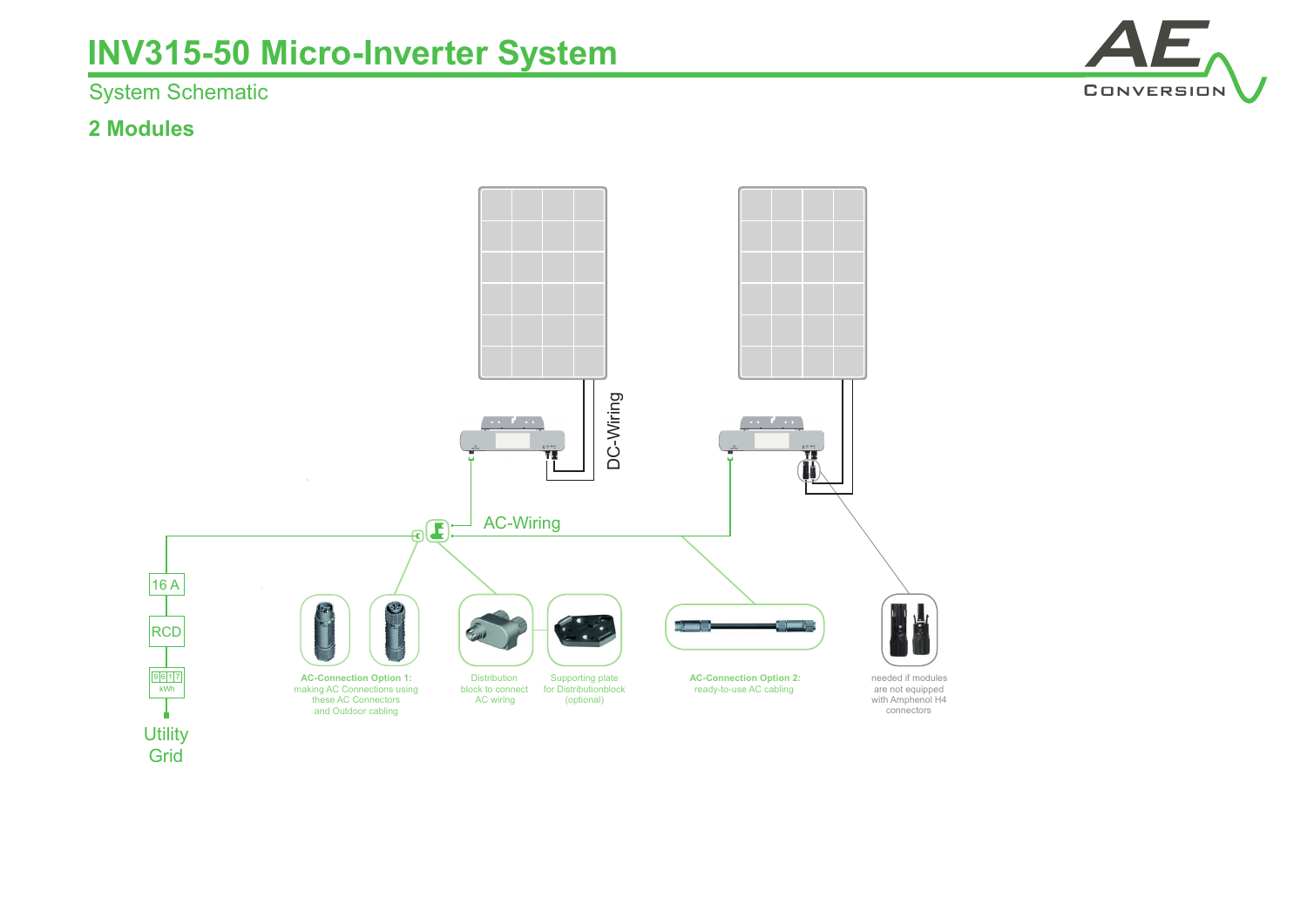## System Schematic

### **3 Modules**